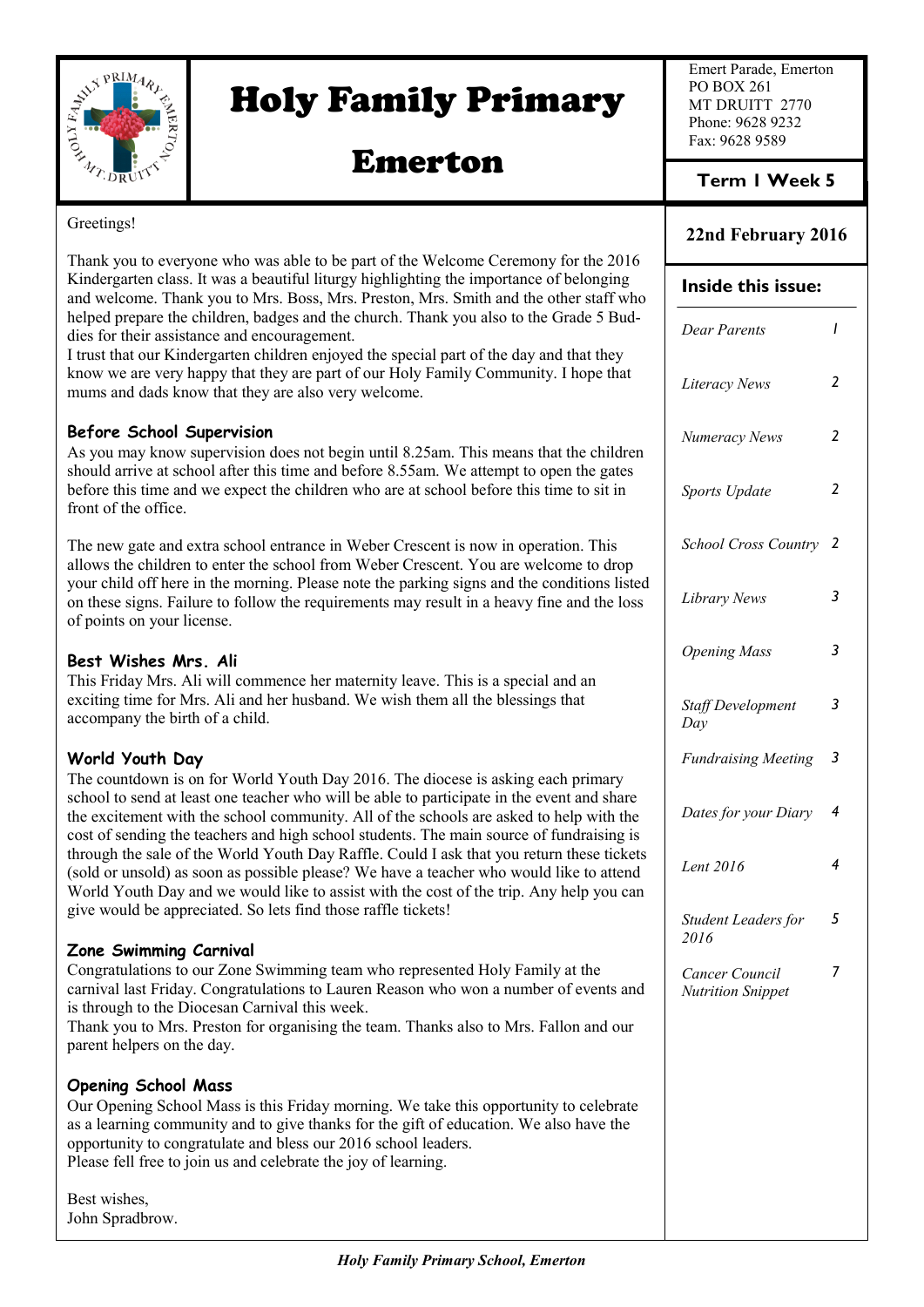



# **The Learning Corner**

**Literacy News** Dear Parents,

Over the first few weeks of the school year, teachers have been collecting initial data on all of our students to assist them in the programming and planning of each and every child at Holy Family. Numeracy and Literacy Data walls are used so that all children can be tracked and monitored throughout the year. So how can you help your child develop as a life long learner? One way is to get them into a routine of reading every day.

## *Tips for Making a Regular Time for Reading*

- *Every Day*
- Let your child know that you *enjoy* the time together
- Make listening to reading a *special* time Your child will sense when listen-

ing to reading becomes boring for



 $\Box$ 

 $\Box$  $\Box$ 

 $\Box$ 

 $\Box$ 

 $\Box$ 

 $\Box$ 

 $\Box$ 

 $\Box$ 

 $\Box$ 

 $\Box$  $\Box$ 

 $\Box$ 

 $\Box$  $\Box$ 

 $\Box$ 

 $\Box$  $\Box$ 

 $\overline{a}$  $\Box$ 

 $\Box$ 

 $\Box$ 

 $\Box$ 

 $\Box$ 

- you Be seen as a reader *yourself*
- Encourage your child to make use of the local and school *libraries*.

Mrs. Alex Ali *Literacy Co-ordinator*

#### $\Box$ **Numeracy News**  $\Box$

#### $\Box$ *Mathematics Assessment Interview*  $\Box$

During the first three weeks of school, the teachers  $\Box$  $\Box$ have administered the Mathematical Assessment Inter- $\Box$ view individually to our students. This one to one inter- $\Box$ view between teacher and student provided the teachers  $\Box$ with a wealth of information about the children's num- $\Box$  $\Box$ ber knowledge, including the mental strategies that the  $\Box$ students use when solving mathematical problems. The  $\Box$  $\Box$ teachers have been meeting over the last few weeks and  $\Box$ planning the learning program for the students using  $\Box$ the information gained during the interview.  $\Box$  $\Box$ 

#### $\Box$ The Numeracy Block  $\Box$

Each day across the school students work through a 60  $\Box$  $\Box$ minute Numeracy Block. The structure of this block  $\Box$ involves a **Warm Up** activity, followed by  $\Box$ 

an **Investigation** with a clear Mathematical focus and  $\Box$  $\Box$ ends with a **Reflection**, where students share strategies  $\Box$ and tune in to the Mathematics that has been learnt.  $\Box$ 

 $\Box$ Mrs Alonzo  $\Box$ *Stage 3 Coordinator*  $\Box$  $\Box$ 

000000000000000000

 $\Box$ 

 $\Box$ 

 $\bar{a}$ 



# **Sports Update**

# **Zone Swimming Carnival - 2016**

Congratulations to all our swimmers that represented Holy Family last Thursday at the Zone Swimming carnival. Extra congratulations to Lauren Reason who swam spectacularly and won all her events and received Senior Girls Age Champion for 2016 – well done. This is a very exciting achievement for our school. We wish Lauren the best of luck at the Diocesan Swimming carnival this Friday 26<sup>th</sup> February.

# **NRL Assembly Visit**

This Monday we had a visit from the Games Development Officer and two Penrith Panthers players to promote healthy eating and wellbeing in sport to Grades 3- 6. The focus was on the most important meal of the day – BREAKFAST and hydrating the body with water. It was an important reminder for students that they should



not be leaving home without having something healthy to eat. Please find included with this newsletter another healthy eating option from the NSW Cancer Council – enjoy!

# **Cross Country – Friday 11 th March**

It is coming up to that time of year again that we will be holding our school cross country. All students should have received the Adidas Fun Run Fundraising booklet. This is one of our major fundraising events of the year for the school to purchase school resources and your our support in participating with this activity would be appreciated.

We also need some parent helpers to be course marshalls to ensure the safety of children as they run outside the school grounds so if you can spare some time on this day it would be very much appreciated. A note will be sent home shortly with further details of the day.

Regards, Leonie Preston *Sports Co-ordinator*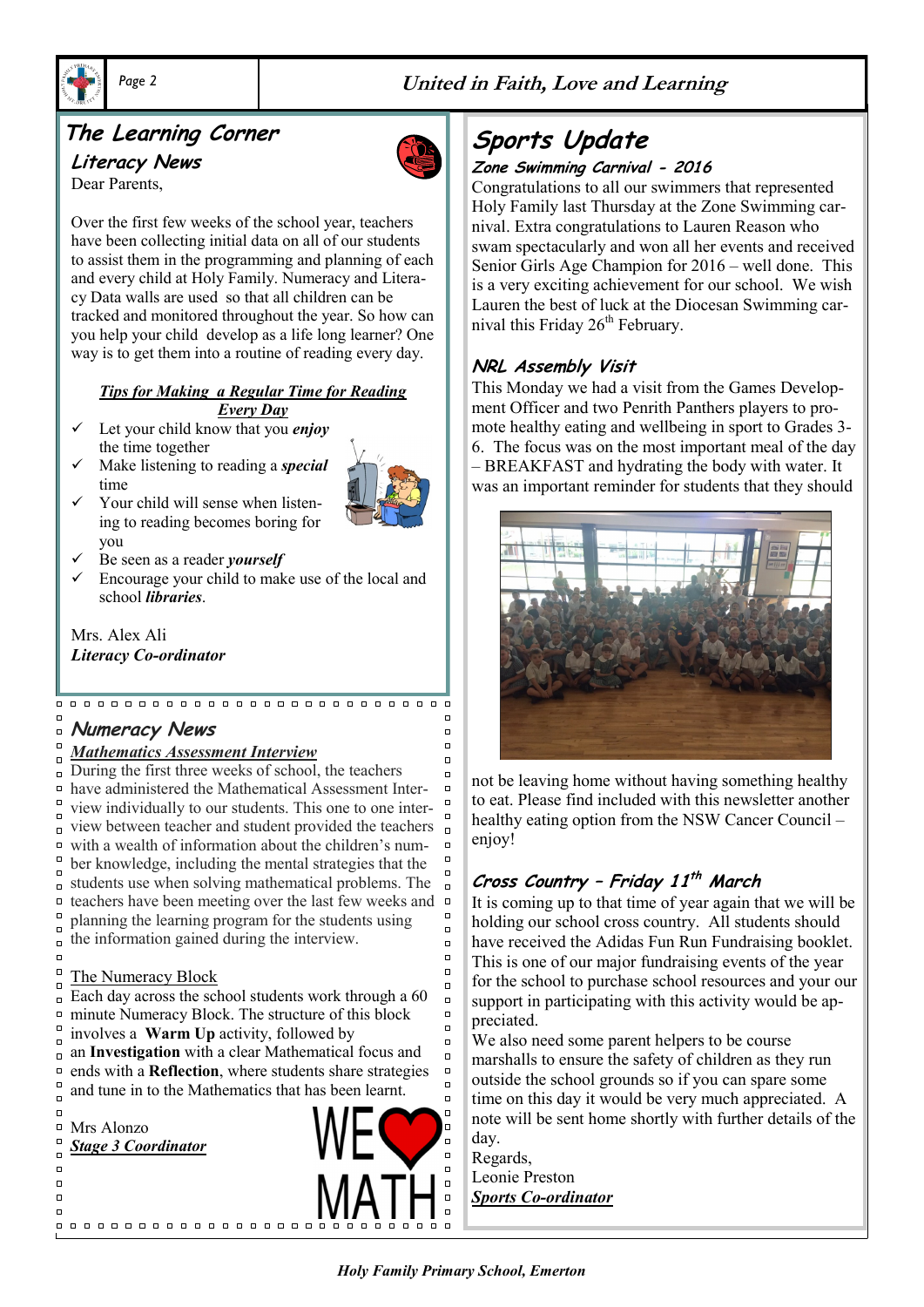Over dues from last year: parents please encourage your child to return any loans that they still have out from last year. There are a number of children who borrowed books over the Christmas Holidays and have still not returned these to the library. Thank you for your assistance in this matter.

In addition, if your child has overdues that you believe your child has returned, or that your child has lost, please drop in and see me or send in a note. Or, if you have an older child, please encourage your child to pop in and see me one lunchtime when the library is open to students. I do try to help out with these situations. My aim is to keep the children excited about reading and borrowing from their school library. My hours are Tuesday to Friday each week and I am usually in the library before and after school on these days.

The library is now open to all students three days a week. We open second lunch each Wednesday, Thursday and Friday! We have lots of 'regulars' who enjoy visiting the library at lunchtime, now the library is open to them on Wednesday's as well!

We have a green flag which is placed outside the library on the days that we are open.

Thank you,

Janet A. Marie *Teacher-Librarian*

XXXXXXXXXXXXXXXXXXXXXXXXXX

# **Opening Mass**

We invite you to come and celebrate the start of the 2016 school year at our Opening Mass on **Friday 26th February at 11:40 am.** During our Opening Mass we celebrate the new school year and we present the leaders with their badges.

**The Opening Mass will take place in the Church at 11:40am.** 

◆◇◇◇◇◆◇◇◇◇◇◆◇◇◇



1111111111111111111111111

Our Staff Development Day for TERM 1 2016 will be held on **Tuesday March 15th**

*THERE WILL BE NO SCHOOL FOR CHILDREN ON THIS DAY*

# **Fundraising Meeting**

Many thanks to the parents who came to our first fundraising meeting for this year.

They happily volunteered to coordinate various fundraising activities in 2016. We encourage anybody else who would like to help with these activities to come along when help is required. It is a great way to meet people and to contribute to your child's school.

We will also have our Easter raffle which will be drawn just before Easter. We will be asking families to donate Easter eggs in a few weeks time .

*Holy Family Primary School, Emerton*



✔

 $\bullet$